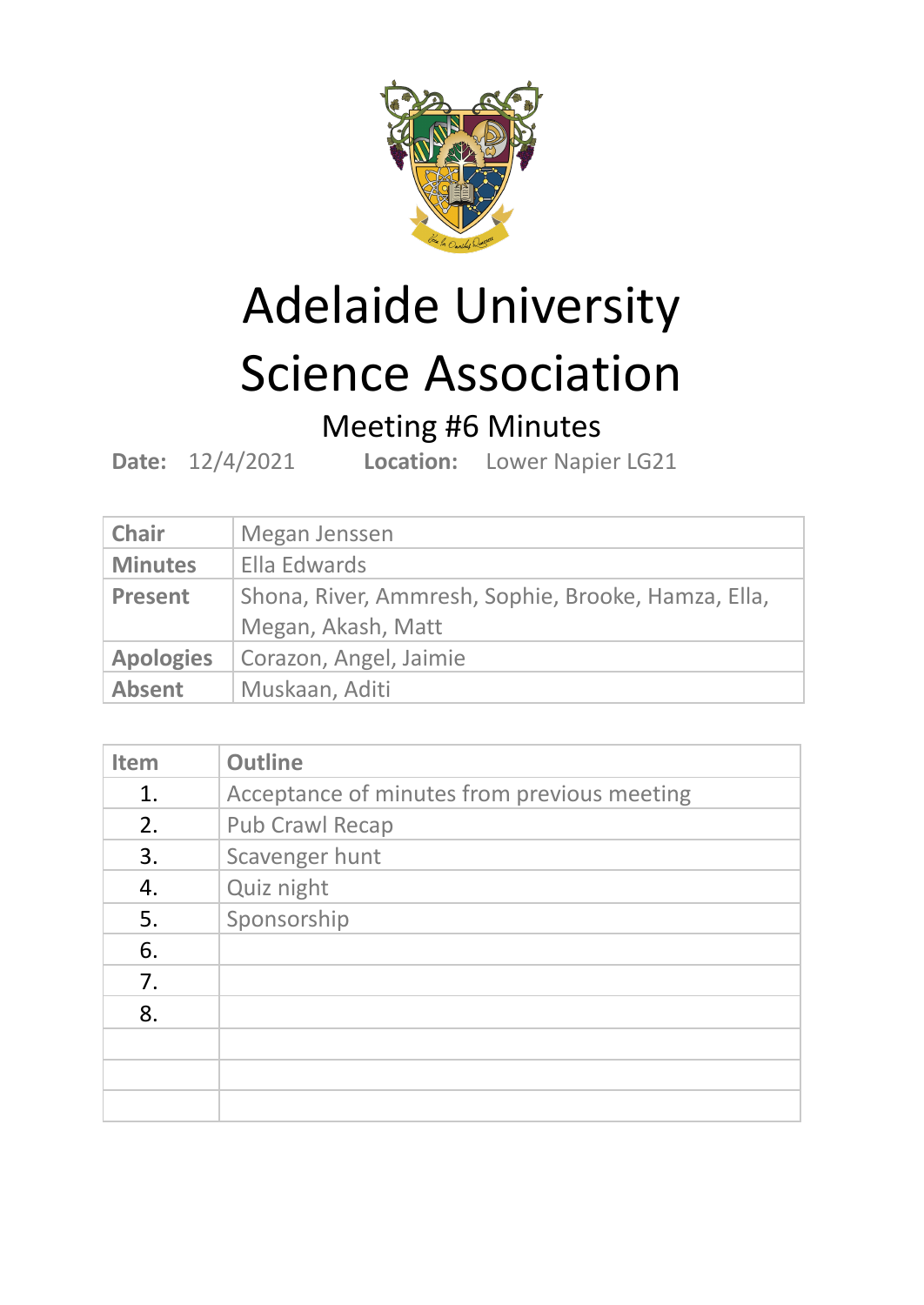| Item 1            | <b>Acceptance of minutes from previous minutes</b>                                       |
|-------------------|------------------------------------------------------------------------------------------|
|                   | Do we accept the minutes from the previous meeting?                                      |
|                   | Seconded-Matt                                                                            |
|                   | Opposed by none                                                                          |
| Item <sub>2</sub> | <b>Pub Crawl Recap</b>                                                                   |
|                   | sold out shirts                                                                          |
|                   | weebly shows 62 sales (8 unaccounted for on website)                                     |
|                   | \$398 profit + 8 unaccounted ( $\approx$ \$200)                                          |
|                   | busy at unibar (book reserved tables/area), not ideal to have two venues<br>۰            |
|                   | booked for one time, legends bar was ok, vest for safety officer (logo                   |
|                   | vest), blank back of top worked and gave flexibility and saved money,                    |
|                   | order more shirts.                                                                       |
|                   | Most stayed at black bull, woolshed not sure.<br>$\blacksquare$                          |
|                   | Safety officer to have vomit bags, more condoms, bandaids, baby wipes.<br>$\blacksquare$ |
|                   | AUES pub crawl on June 4th "where's wally".                                              |
| Item <sub>3</sub> | <b>Sciball</b>                                                                           |
|                   | Spreadsheet on drive for venues/themes, add to if you have any ideas                     |
|                   | Rymill park (booked island, own catering, tents)                                         |
|                   | Subcommittee to contact venues (headed by Brooke)                                        |
|                   | Megan, Brooke, Sophie, Ella                                                              |
|                   | Ticket increase could be an idea if we are wanting a more expensive                      |
|                   | venue, members \$100 and non-members \$110                                               |
| Item 4            | <b>Scavenger hunt</b>                                                                    |
|                   | Week 9 (3rd week back after break, 4 weeks to plan and promote from<br>-                 |
|                   | now), Two weeks before quiz night, open for a week (monday start,                        |
|                   | friday finish and booking of unibar).                                                    |
|                   | Action: Ella to contact unibar and enquire about stage/booking for                       |
|                   | Friday week 9.                                                                           |
|                   | Faculty likely to support (possibly up to \$500 in funding for prizes)<br>$\blacksquare$ |
|                   | Meeting with Amy and program coordinators in Week 7                                      |
|                   | Expected to be no cost to club                                                           |
|                   | Prize ideas; eftpos gift card, individual/category/hamper?, first year                   |
|                   | prize specific winner, lunch with velta/supervisors, most creative                       |
|                   | submission, other themes, plant prizes (3rd prize or something tied to                   |
|                   | ecoverisity), free ticket to sciball/quiz night, pairs or teams, individual              |
|                   | and group prizes, food/uni bar voucher claim on the night.                               |
|                   | Action: Ammresh to investigate individual and group sign ups                             |
|                   | main prize to be half-ish of the prize pool and the other prizes                         |
|                   | split up based on monetary value                                                         |
|                   | Subcommittee; Ammresh, Sophie, Ella, Hamza, Megan                                        |
|                   | Isolated to north terrace, may expand depending on success<br>$\blacksquare$             |
|                   | Action: Corazon to make a graphic social media banner/image/post                         |